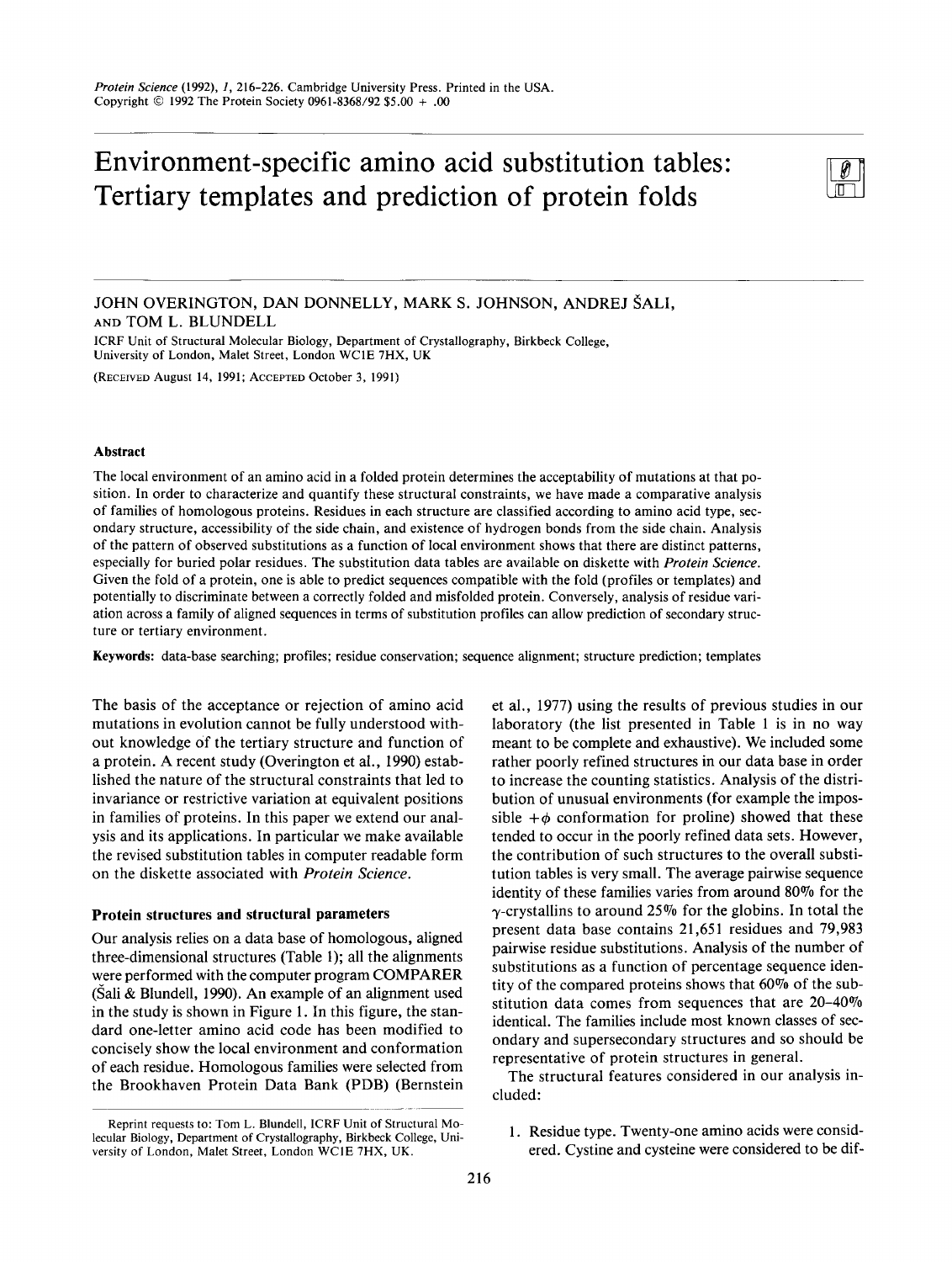| PDB code                 | Name                                                                       | $n_{residues}$ | Resolution (Å) | $R_{\text{factor}}$ (%) |
|--------------------------|----------------------------------------------------------------------------|----------------|----------------|-------------------------|
| 1. Aspartic proteinase   |                                                                            |                |                |                         |
| 2APP                     | Penicillopepsin (Penicillium janthinellum)                                 | 323            | 1.8            | 13.6                    |
| 2APR                     | Rhizopuspepsin (Rhizopus chinensis)                                        | 325            | 1.8            | 14.3                    |
| 2CMS                     | Chymosin (Bos taurus)                                                      | 323            | 2.2            | 18.8                    |
| 2REN                     | Renin (Homo sapiens)                                                       | 313            | 2.8            | 19.6                    |
| 5PEP                     | Pepsin (Sus scrofa)                                                        | 326            | 2.0            | 18.0                    |
| 4APE                     | Endothiapepsin (Endothia parasitica)                                       | 330            | 2.1            | 17.8                    |
|                          | 2. Azurin/plastocyanin                                                     |                |                |                         |
| 1AZU                     | Azurin (Pseudomonas aeruginosa)                                            | 126            | 2.7            | 35                      |
| 1PAZ                     | Pseudoazurin (Alcaligenes faecalis)                                        | 120            | 1.5            | 15.9                    |
| 1PCY                     | Plastocyanin (Populus nigra italica)                                       | 99             | 1.6            | 17.0                    |
| 2AZA                     | Azurin (Alcaligenes denitrificans)                                         | 129            | 2.5            | 15.7                    |
| 7PCY                     | Plastocyanin (Enteromorpha prolifera)                                      | 98             | 1.8            | 11.7                    |
|                          | 3. Calcium-binding protein                                                 |                |                |                         |
| 3CLN                     | Calmodulin (Rattus rattus)                                                 | 143            | 2.2            | 17.5                    |
| 5TNC                     | Troponin C (Meleagris gallopavo)                                           | 161            | 2.0            | 15.5                    |
| 4. Carbonic anhydrase    |                                                                            |                |                |                         |
| ICA2                     | Carbonic anhydrase II (Homo sapiens)                                       | 259            | 2.0            | 17.3                    |
| 2CAB                     | Carbonic anhydrase B (Homo sapiens)                                        | 255            | 2.0            | 19.3                    |
| 5. Cysteine proteinase   |                                                                            |                |                |                         |
| 2ACT                     | Actinidin (Actinida chinensis)                                             | 218            | 1.7            | 16.5                    |
| 9PAP                     | Papain (Carica papaya)                                                     | 212            | 1.6            | 16.1                    |
| 6. Cytochrome-b          |                                                                            |                |                |                         |
| 1FCB                     |                                                                            | 92             | 2.4            | 18.8                    |
|                          | Flavocytochrome $b_2$ (Saccharomyces cerevisiae)                           |                | 1.4            |                         |
| 3B5C                     | Cytochrome-b, (Escherichia coli)                                           | 106            |                | 16.4                    |
| 7. Cytochrome-c          |                                                                            |                |                |                         |
| <b>ICCR</b>              | Cytochrome-c (Oryza sativa)                                                | 111            | 1.5            | 19.0                    |
| 2C2C                     | Cytochrome- $c_2$ ( <i>Rhodospirillum rubrum</i> )                         | 112            | 2.0            | 17.2                    |
| 5CYT                     | Cytochrome-c (Thunnus alalunga)                                            | 103            | 1.5            | 15.9                    |
| 8. Cytochrome- $c_5$     |                                                                            |                |                |                         |
| 1CC <sub>5</sub>         | Cytochrome- $c_5$ (Azotobacter vinelandii)                                 | 83             | 2.5            | 29                      |
| 351C                     | Cytochrome- $c_{551}$ ( <i>Pseudomonas aeruginosa</i> )                    | 82             | 1.6            | 19.5                    |
|                          | 9. Dihydrofolate reductase                                                 |                |                |                         |
| 1DHF                     | Dihydrofolate reductase (Homo sapiens)                                     | 186            | 2.3            | 17.6                    |
| 3DFR                     | Dihydrofolate reductase (Lactobacillus casei)                              | 162            | 1,7            | 15.2                    |
| 4DFR                     | Dihydrofolate reductase (Escherichia coli)                                 | 159            | 1.7            | 15.5                    |
| 8DFR                     | Dihydrofolate reductase (Gallus gallus)                                    | 186            | 1.7            | 18.8                    |
| 10. Ferredoxin           |                                                                            |                |                |                         |
| 1FDX                     | Ferredoxin (Peptococcus aerogenes)                                         | 54             | 2.0            | 20.6                    |
| 4FD1                     | Ferredoxin (Azotobacter vinelandii)                                        | 106            | 1.9            | 21.2                    |
|                          | 11. Flavin-binding $\beta$ -barrel                                         |                |                |                         |
| $1$ GOX                  | Glycolate oxidase (Spinacia oleracea)                                      | 369            | 2.0            | 18.9                    |
| 1FCB                     | Flavocytochrome $b_2$ (Saccharomyces cerevisiae)                           | 402            | 2.4            | 18.8                    |
| 12. Flavodoxin           |                                                                            |                |                |                         |
| 1FX1                     | Flavodoxin (Desulfovibrio vulgaris)                                        | 147            | 2.0            | -                       |
| 3FXN                     | Flavodoxin (Clostridium sp.)                                               | 138            | 1.9            | 21.4                    |
| 13. $\gamma$ -crystallin |                                                                            |                |                |                         |
| 1GCR                     | $\gamma$ -II crystallin ( <i>Bos taurus</i> )                              | 174            | 1.6            | 23                      |
| 2GCR                     | $\gamma$ -IV crystallin (Bos taurus)                                       | 173            | 2.3            | 14.3                    |
| 14. Globin               |                                                                            |                |                |                         |
| 1ECD                     | Erythrocruorin (Chironomus thummi thummi)                                  | 136            | 1.4            | 19.0                    |
| 1MBA                     | Myoglobin (Aplysia limnacia)                                               | 146            | 1.6            | 19.3                    |
| 1PMB                     | Myoglobin (Sus scrofa)                                                     | 153            | 2.5            | 18.5                    |
| 2HHB                     | Hemoglobin ( <i>Homo sapiens</i> ) $\alpha$ -chain                         | 141            | 1.7            | 16.0                    |
| 2HHB                     | Hemoglobin ( <i>Homo sapiens</i> ) $\beta$ -chain                          | 146            | 1.7            |                         |
| 2LH1                     | Leghemoglobin (Lupinus luteum)                                             | 153            | 2.0            | 16.0                    |
| 2LHB                     | Hemoglobin (Petromyzon marinus)                                            |                |                |                         |
| 2MHB                     |                                                                            | 149            | 2.0            | 14.2                    |
|                          | Hemoglobin ( <i>Equus caballus</i> ) $\alpha$ -chain                       | 141            | 1.7            | 23.0                    |
| 2MHB<br>4MBN             | Hemoglobin ( <i>Equus caballus</i> ) $\beta$ -chain                        | 146            | 1.7            | 23.0                    |
|                          | Myoglobin (Physeter catodon)<br>15. Glyceraldehyde phosphate dehydrogenase | 153            | 2.0            | 17.2                    |
|                          |                                                                            |                |                |                         |
| 1GD1<br>1GPD             | Glyceraldehyde 3-phosphate dehydrogenase (Bacillus stearothermophilus)     | 334            | 1.8            | 17.7                    |
|                          | Glyceraldehyde 3-phosphate dehydrogenase (Homarus americanus)              | 333            | 2.9            |                         |
| 3GPD                     | Glyceraldehyde 3-phosphate dehydrogenase (Homo sapiens)                    | 334            | 3.5            | 33.0                    |
|                          |                                                                            |                |                | (continued)             |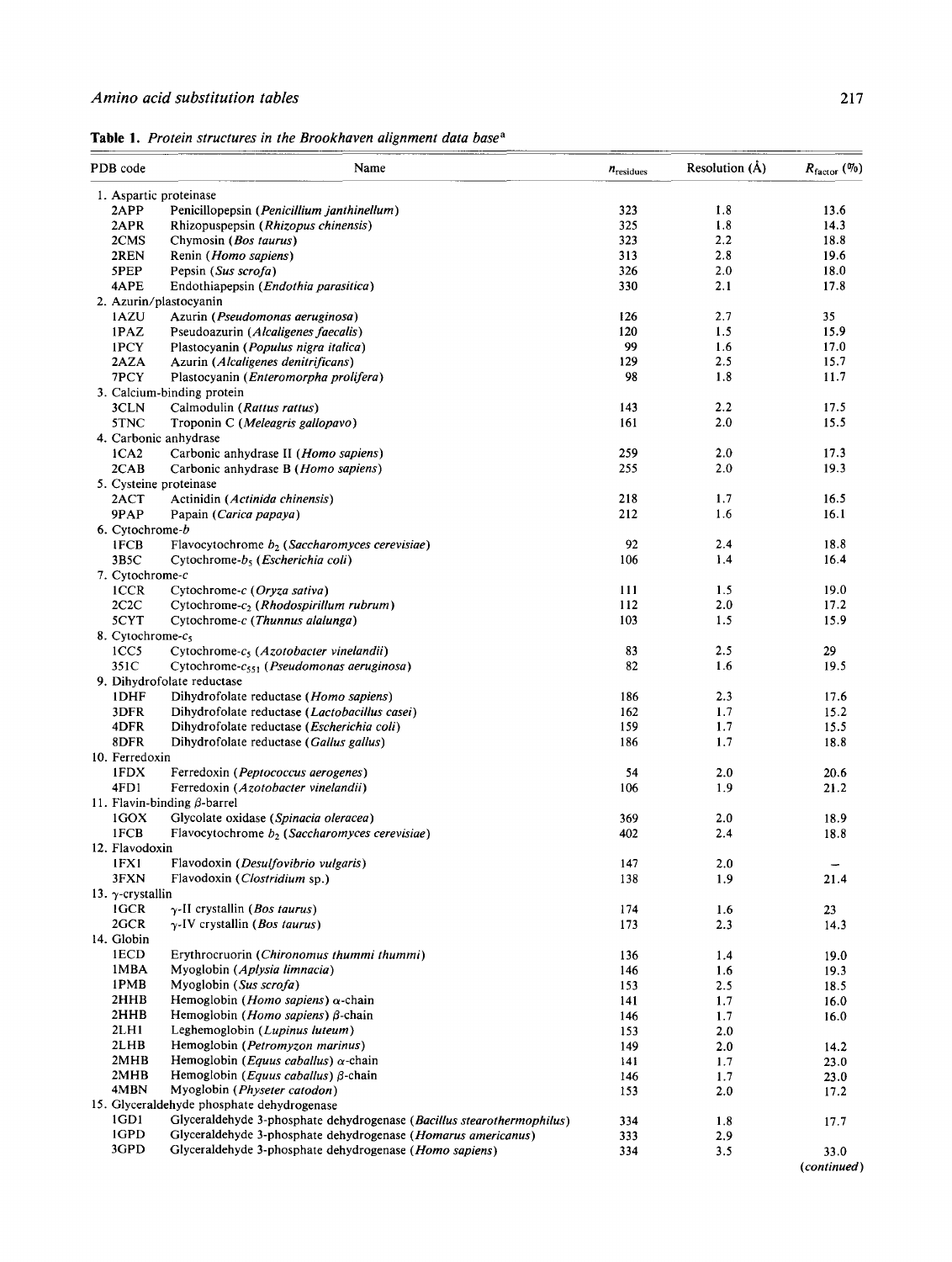|  | Table 1. Continued |
|--|--------------------|
|  |                    |

| 16. Hemerythrin<br>113<br>1HMQ<br>Hemerythrin (Themiste dyscritum)<br>2MHR<br>118<br>Myohemerythrin ( <i>Themiste zostericola</i> )<br>17. Immunoglobulin constant domain<br>1FBJ<br>Immunoglobulin FAB CL1 (Mus musculus)<br>102<br>1FBJ<br>95<br>Immunoglobulin FAB CH1 (Mus musculus)<br>1FC1<br>104<br>Immunoglobulin FC CH2 ( <i>Homo sapiens</i> )<br>1FC1<br>Immunoglobulin FC CH3 ( <i>Homo sapiens</i> )<br>103<br>2FB4<br>100<br>Immunoglobulin FAB KOL CL1 ( <i>Homo sapiens</i> )<br>2FB4 | 2.0<br>1.7<br>2.6<br>2.6<br>2.9<br>2.9<br>1.9<br>1.9<br>2.5 | 17.3<br>15.8<br>19.0<br>19.0<br>22.0<br>22.0<br>18.9<br>18.9<br>24.5 |
|-------------------------------------------------------------------------------------------------------------------------------------------------------------------------------------------------------------------------------------------------------------------------------------------------------------------------------------------------------------------------------------------------------------------------------------------------------------------------------------------------------|-------------------------------------------------------------|----------------------------------------------------------------------|
|                                                                                                                                                                                                                                                                                                                                                                                                                                                                                                       |                                                             |                                                                      |
|                                                                                                                                                                                                                                                                                                                                                                                                                                                                                                       |                                                             |                                                                      |
|                                                                                                                                                                                                                                                                                                                                                                                                                                                                                                       |                                                             |                                                                      |
|                                                                                                                                                                                                                                                                                                                                                                                                                                                                                                       |                                                             |                                                                      |
|                                                                                                                                                                                                                                                                                                                                                                                                                                                                                                       |                                                             |                                                                      |
|                                                                                                                                                                                                                                                                                                                                                                                                                                                                                                       |                                                             |                                                                      |
|                                                                                                                                                                                                                                                                                                                                                                                                                                                                                                       |                                                             |                                                                      |
|                                                                                                                                                                                                                                                                                                                                                                                                                                                                                                       |                                                             |                                                                      |
|                                                                                                                                                                                                                                                                                                                                                                                                                                                                                                       |                                                             |                                                                      |
| 103<br>Immunoglobulin FAB KOL CH1 ( <i>Homo sapiens</i> )                                                                                                                                                                                                                                                                                                                                                                                                                                             |                                                             |                                                                      |
| 2HFL<br>97<br>Immunoglobulin HY-HEL FAB CH1 (Mus musculus)                                                                                                                                                                                                                                                                                                                                                                                                                                            |                                                             |                                                                      |
| 18. Immunoglobulin variable domain                                                                                                                                                                                                                                                                                                                                                                                                                                                                    |                                                             |                                                                      |
| 1FBJ<br>Immunoglobulin FAB LV (Mus musculus)<br>111                                                                                                                                                                                                                                                                                                                                                                                                                                                   |                                                             | 19.0                                                                 |
| 1FBJ<br>123                                                                                                                                                                                                                                                                                                                                                                                                                                                                                           | 2.6                                                         | 19.0                                                                 |
| Immunoglobulin FAB HV (Mus musculus)                                                                                                                                                                                                                                                                                                                                                                                                                                                                  | 2.6                                                         |                                                                      |
| 1REI<br>107<br>Immunoglobulin Bence-Jones LV ( <i>Homo sapiens</i> )<br>2FB4                                                                                                                                                                                                                                                                                                                                                                                                                          | 2.0                                                         | 23.0                                                                 |
| Immunoglobulin FAB KOL LV (Homo sapiens)<br>116                                                                                                                                                                                                                                                                                                                                                                                                                                                       | 1.9                                                         | 18.9                                                                 |
| 2FB4<br>Immunoglobulin FAB KOL HV (Homo sapiens)<br>126                                                                                                                                                                                                                                                                                                                                                                                                                                               | 1.9                                                         | 18.9                                                                 |
| 2HFL<br>Immunoglobulin HY-HEL FAB LV (Mus musculus)<br>110                                                                                                                                                                                                                                                                                                                                                                                                                                            | 2.5                                                         | 24.5                                                                 |
| 2HFL<br>Immunoglobulin HY-HEL FAB HV (Mus musculus)<br>116                                                                                                                                                                                                                                                                                                                                                                                                                                            | 2.5                                                         | 24.5                                                                 |
| 2RHE<br>114<br>Immunoglobulin Bence-Jones LV (Homo sapiens)                                                                                                                                                                                                                                                                                                                                                                                                                                           | 1.6                                                         | 14.9                                                                 |
| 3FAB<br>103<br>Immunoglobulin $\lambda$ -FAB LV ( <i>Homo sapiens</i> )                                                                                                                                                                                                                                                                                                                                                                                                                               | 2.0                                                         |                                                                      |
| 3FAB<br>Immunoglobulin λ-FAB HV (Homo sapiens)<br>117                                                                                                                                                                                                                                                                                                                                                                                                                                                 | 2.0                                                         |                                                                      |
| 19. Kazal-type serine proteinase inhibitor                                                                                                                                                                                                                                                                                                                                                                                                                                                            |                                                             |                                                                      |
| 10VO<br>Third domain ovomucoid inhibitor (Coturnix coturnix japonica)<br>56                                                                                                                                                                                                                                                                                                                                                                                                                           | 1.9                                                         |                                                                      |
| 20VO<br>Third domain ovomucoid inhibitor (Lophura nycthemera)<br>56                                                                                                                                                                                                                                                                                                                                                                                                                                   | 1.5                                                         | 19.9                                                                 |
| 1TGS<br>Pancreatic secretory trypsin inhibitor (Sus scrofa)<br>55                                                                                                                                                                                                                                                                                                                                                                                                                                     | 1.8                                                         | 18.6                                                                 |
| 20. Lactate/malate dehydrogenase                                                                                                                                                                                                                                                                                                                                                                                                                                                                      |                                                             |                                                                      |
| 1LDB<br>294<br>Lactate dehydrogenase (Bacillus stearothermophilus)                                                                                                                                                                                                                                                                                                                                                                                                                                    | 2.8                                                         | 28.6                                                                 |
| 2LDX<br>331<br>Lactate dehydrogenase (Mus musculus)                                                                                                                                                                                                                                                                                                                                                                                                                                                   | 3.0                                                         | 25.6                                                                 |
| 4MDH<br>334<br>Malate dehydrogenase (Sus scrofa)                                                                                                                                                                                                                                                                                                                                                                                                                                                      | 2.5                                                         | 16.7                                                                 |
| 5LDH<br>333<br>Lactate dehydrogenase (Sus scrofa)                                                                                                                                                                                                                                                                                                                                                                                                                                                     | 2.7                                                         | 16.6                                                                 |
| 6LDH<br>329<br>Lactate dehydrogenase (Squalis acanthias)                                                                                                                                                                                                                                                                                                                                                                                                                                              | 2.8                                                         | 20.2                                                                 |
| 21. Lysozyme                                                                                                                                                                                                                                                                                                                                                                                                                                                                                          |                                                             |                                                                      |
| $\alpha$ -lactalbumin (Papio cynocephalus)<br>122<br>1ALC                                                                                                                                                                                                                                                                                                                                                                                                                                             | 1.7                                                         | 22.0                                                                 |
| 1LZ1<br>130<br>Lysozyme (Homo sapiens)                                                                                                                                                                                                                                                                                                                                                                                                                                                                | 1.5                                                         | 18.7                                                                 |
| 1LZT<br>129<br>Lysozyme (Gallus gallus)                                                                                                                                                                                                                                                                                                                                                                                                                                                               | 2.0                                                         | 25.4                                                                 |
| 2LZ2<br>129<br>Lysozyme (Meleagris gallopavo)                                                                                                                                                                                                                                                                                                                                                                                                                                                         | 2.2                                                         | 19.2                                                                 |
| 22. Periplasmic binding protein                                                                                                                                                                                                                                                                                                                                                                                                                                                                       |                                                             |                                                                      |
| 2LBP<br>346<br>Leucine binding protein (Escherichia coli)                                                                                                                                                                                                                                                                                                                                                                                                                                             | 2.4                                                         | 21.3                                                                 |
| 344<br>2LIV<br>Leu/Ile/Val binding protein (Escherichia coli)                                                                                                                                                                                                                                                                                                                                                                                                                                         | 2.4                                                         | 17.9                                                                 |
| 23. Phosphofructokinase                                                                                                                                                                                                                                                                                                                                                                                                                                                                               |                                                             |                                                                      |
|                                                                                                                                                                                                                                                                                                                                                                                                                                                                                                       |                                                             | 16.5                                                                 |
| 1PFK<br>Phosphofructokinase ( <i>Escherichia coli</i> )<br>320<br>319                                                                                                                                                                                                                                                                                                                                                                                                                                 | 2.4<br>2.4                                                  | 16.9                                                                 |
| 4PFK<br>Phosphofructokinase (Bacillus stearothermophilus)                                                                                                                                                                                                                                                                                                                                                                                                                                             |                                                             |                                                                      |
| 24. Phospholipase $A_2$                                                                                                                                                                                                                                                                                                                                                                                                                                                                               | 1.7                                                         | 17.1                                                                 |
| 123<br>Phospholipase $A_2$ ( <i>Bos taurus</i> )<br>1BP2                                                                                                                                                                                                                                                                                                                                                                                                                                              |                                                             |                                                                      |
| 124<br>1P2P<br>Phospholipase $A_2$ (Sus scrofa)                                                                                                                                                                                                                                                                                                                                                                                                                                                       | 2.6                                                         | 24.1                                                                 |
| 1PP2<br>122<br>Phospholipase $A_2$ ( <i>Crotalus atrox</i> )                                                                                                                                                                                                                                                                                                                                                                                                                                          | 2.5                                                         | 17.8                                                                 |
| 25. Photosynthetic reaction center                                                                                                                                                                                                                                                                                                                                                                                                                                                                    |                                                             |                                                                      |
| 854<br>Photosynthetic reaction center (Rhodopseudomonas viridis)<br>1PRC                                                                                                                                                                                                                                                                                                                                                                                                                              | 2.3                                                         | 19.3                                                                 |
| 848<br>1RCR<br>Photosynthetic reaction center (Rhodobacter sphaeroides)                                                                                                                                                                                                                                                                                                                                                                                                                               | 2.4                                                         | 26.0                                                                 |
| 26. Potato-type serine proteinase inhibitors                                                                                                                                                                                                                                                                                                                                                                                                                                                          |                                                             |                                                                      |
| 83<br>2 <sub>C12</sub><br>Barley seed chymotrypsin inhibitor (Hordeum vulgare)                                                                                                                                                                                                                                                                                                                                                                                                                        | 2.0                                                         | 19.8                                                                 |
| 1CSE<br>71<br>Eglin (Hirudo medicinalis)                                                                                                                                                                                                                                                                                                                                                                                                                                                              | 1.2                                                         | 17.8                                                                 |
| 27. Repressors                                                                                                                                                                                                                                                                                                                                                                                                                                                                                        |                                                             |                                                                      |
| 65<br>Cro repressor (phage 434)<br>2CRO                                                                                                                                                                                                                                                                                                                                                                                                                                                               | 2.3                                                         | 19.5                                                                 |
| 63<br>1R69<br>Repressor (phage 434)                                                                                                                                                                                                                                                                                                                                                                                                                                                                   | 2.0                                                         | 19.3                                                                 |
| 92<br>1LRD<br>$\lambda$ repressor (bacteriophage $\lambda$ )                                                                                                                                                                                                                                                                                                                                                                                                                                          | 2.5                                                         | 24.2                                                                 |
| 28. Rubredoxin                                                                                                                                                                                                                                                                                                                                                                                                                                                                                        |                                                             |                                                                      |
| 52<br>1RDG<br>Rubredoxin (Desulfovibrio gigas)                                                                                                                                                                                                                                                                                                                                                                                                                                                        | 1.4                                                         | 13.6                                                                 |
| 52<br>3RXN<br>Rubredoxin (Desulfovibrio vulgaris)                                                                                                                                                                                                                                                                                                                                                                                                                                                     | 1.5                                                         | 24.2                                                                 |
| 54<br>Rubredoxin (Clostridium pasteurianum)<br>4RXN                                                                                                                                                                                                                                                                                                                                                                                                                                                   | 1.2                                                         | 12.8                                                                 |

*(continued)*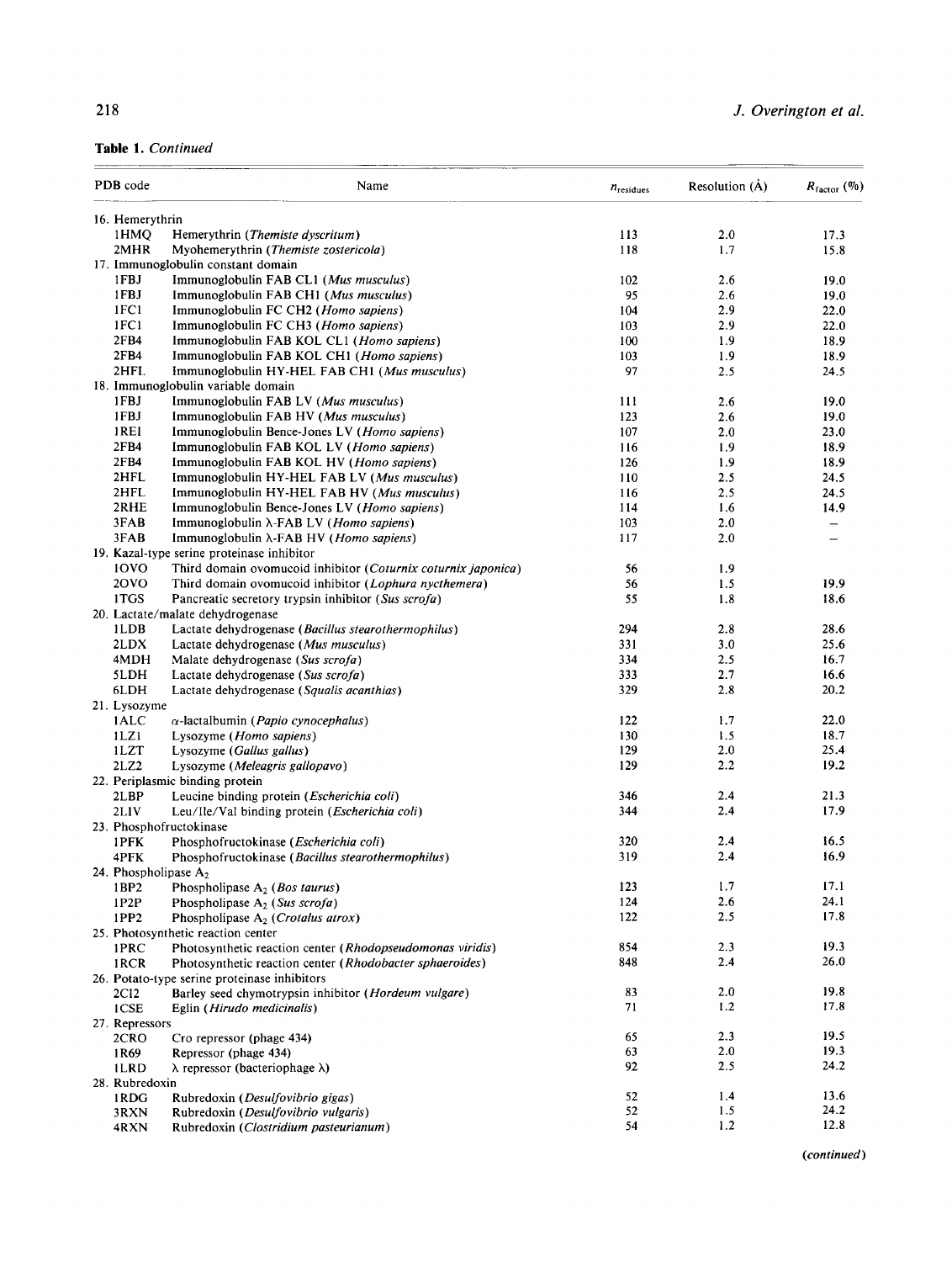**Table 1.** *Continued* 

| PDB code        | Name                                                         | $n_{residues}$ | Resolution (Å) | $R_{\text{factor}}$ (%) |
|-----------------|--------------------------------------------------------------|----------------|----------------|-------------------------|
|                 | 29. Retroviral proteinase                                    |                |                |                         |
| 2RSP            | Rous sarcoma proteinase                                      | 112            | 2.0            | 19.0                    |
| 5HVP            | HIV-1 proteinase                                             | 99             | 2.3            | 18.9                    |
|                 | 30. Serine proteinase (bacterial)                            |                |                |                         |
| 2ALP            | $\alpha$ -lytic proteinase ( <i>Lysobacter enzymogenes</i> ) | 198            | 1.7            | 13.1                    |
| 2SGA            | Proteinase A (Streptomyces griseus)                          | 181            | 1.5            | 12.6                    |
| 3SGB            | Proteinase B (Streptomyces griseus)                          | 185            | 1.8            | 12.5                    |
|                 | 31. Serine proteinase (mammalian)                            |                |                |                         |
| 1HNE            | Neutrophil elastase (Homo sapiens)                           | 218            | 1.8            | 16.4                    |
| 1SGT            | Trypsin (Streptomyces griseus)                               | 223            | 1.7            | 16.1                    |
| 1TON            | Tonin (Rattus rattus)                                        | 227            | 1.8            | 19.6                    |
| 1TRM            | Trypsin (Rattus rattus)                                      | 223            | 2.3            | 16.0                    |
| 2GCH            | $\gamma$ -chymotrypsin ( <i>Bos taurus</i> )                 | 226            | 1.7            | 18.1                    |
| 2PKA            | Kallikrein A (Sus scrofa)                                    | 232            | 2.0            | 22.0                    |
| 2PTN            | Trypsin ( <i>Bos taurus</i> )                                | 223            | 1.5            | 19.3                    |
| 3EST            | Pancreatic elastase (Sus scrofa)                             | 240            | 1.6            | 16.9                    |
| 3RP2            | Mast cell proteinase (Rattus rattus)                         | 224            | 1.9            | 19.1                    |
|                 | 32. Serine proteinase (subtilisin)                           |                |                |                         |
| 1SBC            | Subtilisin Carlsberg (Bacillus subtilisin)                   | 274            | 2.5            | 20.6                    |
| 1SBT            | Subtilisin BPN' (Bacillus amyloliquefaciens)                 | 275            | 2.5            | 44.0                    |
| 1TEC            | Thermitase (Thermoactinomyces vulgaris)                      | 279            | 2.2            | 17.9                    |
| 2PRK            | Proteinase K (Trittirachium album limber)                    | 279            | 1.5            | 16.7                    |
| 33. Snake toxin |                                                              |                |                |                         |
| 1CTX            | $\alpha$ -cobratoxin (Naja naja siamensis)                   | 71             | 2.8            |                         |
| 1NXB            | Neurotoxin b (Laticauda semifasciata)                        | 62             | 1.38           | 24.0                    |
|                 | 34. Triose phosphate isomerase                               |                |                |                         |
| 1TIM            | Triose phosphate isomerase (Gallus gallus)                   | 247            | 2.5            |                         |
| 1YPI            | Triose phosphate isomerase (Saccharomyces cerevisiae)        | 247            | 1.9            | 21.0                    |

**<sup>a</sup>**To save space the references for the tertiary structure determination are not shown; this information is available on request from the authors.

ferent residues as they have distinct preferences for both local environment and differences in the patterns of accepted mutations. The assignment as a cystine was defined on the basis of a **2.5-A** sulfurto-sulfur atom distance cutoff.

- **2.** Main-chain conformation and secondary structure. Residues with the unusual positive  $\phi$  main-chain angle were assigned first.  $\alpha$ -helices and  $\beta$ -strands were then defined using the SSTRUC program of David Smith, which implements the algorithm of Kabsch and Sander (1983). The  $3_{10}$  and  $\alpha$ -helices were treated equivalently; in our sample  $3_{10}$  helices make up around **10%** of all helical residues. Finally, residues as yet undefined were classified as coil. The cis-peptide conformation was also examined; the small number of examples and its almost exclusive restriction to the N-terminal side of proline in the alignment data base made us include it with the coil class.
- **3.** Solvent accessibility. Side-chain accessibilities were

**(1971);** residues with side chains of relative accessibility less than **7%** (Hubbard & Blundell, **1987)**  were defined as inaccessible. Calculations were usually performed on the entire molecule. However, for the alignments of subunits (for example, the immunoglobulins), residue accessibilities were calculated for isolated domains. Essential prosthetic groups and ligands were included in the calculations; enzyme substrates, inhibitors, etc. were excluded from the analysis.

calculated by the method of Lee and Richards distance  $\leq 3.5$  Å. Hydrogen and covalent bonds to 4. Side-chain interactions. Specific interactions of a side chain, for example hydrogen bonding, ionic interactions, and covalent bonding, were examined. These were divided into three classes: interactions between two side chains, interactions between a side chain and a main-chain carbonyl, and interactions between a side-chain and a main-chain amide hydrogen (see Kinemage **1** for an example). **As** sidechain atoms are generally not reliably determined by crystallography, hydrogen bond formation was defined based on the criterion of a donor-acceptor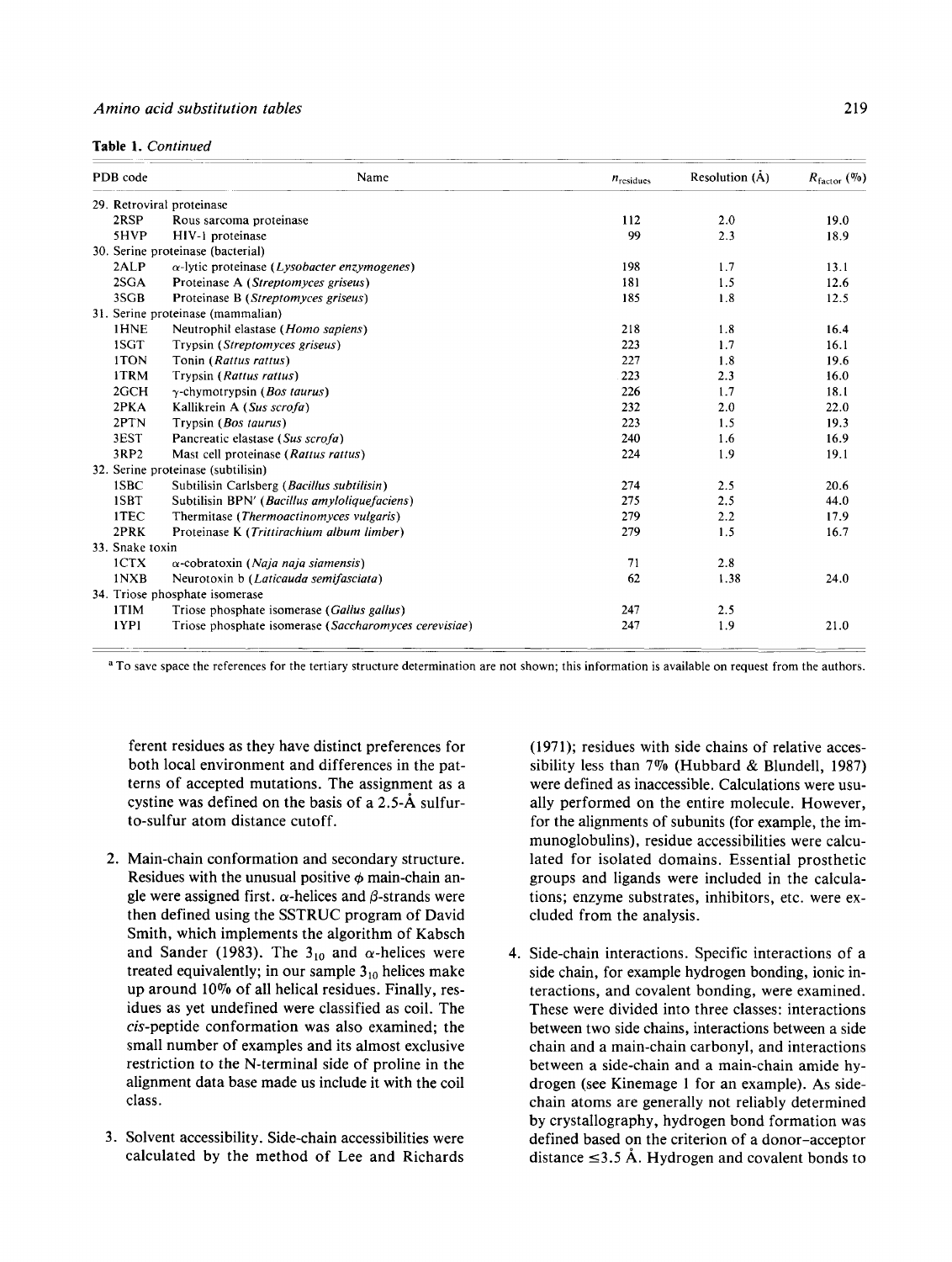|                  | 20              | 30                                     | 40 | 50                                                                                                                                                                                                                                               |
|------------------|-----------------|----------------------------------------|----|--------------------------------------------------------------------------------------------------------------------------------------------------------------------------------------------------------------------------------------------------|
| 1 <sub>ton</sub> |                 |                                        |    |                                                                                                                                                                                                                                                  |
| 2pka             |                 |                                        |    | II gGr ěÇe k n g H̃ p w Q̃ VA I y h - - - - j s s̃ f q̃ ç GG V L V n p k W V L T A A h ͡ Ç k - - -                                                                                                                                               |
| 1 <sub>trm</sub> |                 |                                        |    | I v $gG\tilde{y}$ t $C q e \tilde{\underline{n}} q$ v $D y Q V \tilde{S}$ L n g - - - - - $g \tilde{y} \tilde{L} f$ $f$ $GGS$ L I n d q WVV $S$ A A h $Cy$ - - -                                                                                 |
| 2ptn             |                 |                                        |    | $I \vee g G y \tilde{t} C g a \underline{n} t V p y Q V \tilde{S} L n s - - - - g \tilde{y} \underline{\tilde{h}} f \varsigma G G S L I n s q W V V \underline{S} A A \tilde{h} C y - - -$                                                       |
| 2gch             |                 |                                        |    | I v nG $\tilde{e}$ $\tilde{e}$ A v p $g$ g $\tilde{w}$ p $\tilde{w}$ $\tilde{Q}$ V $\tilde{S}$ L $\tilde{q}$ d k t $\cdot$ $\cdot$ - $g$ f $\underline{\tilde{\mu}}$ f $CGGS$ L I n e n WV V $\underline{T}$ A A $\tilde{h}$ $C$ $g$ - $\cdot$ - |
| 3est             |                 |                                        |    | Vv gGt ě A q̃ ř ñ s w̃p s Q̃ l Š L q̃ y r s g s s w a H̃ t ç GGT L I r q ñ WVMTA A h ͡ ÇV - - -                                                                                                                                                  |
| 1 <sub>hne</sub> |                 |                                        |    | I v g g r̃ r̃ A r p h a w̃ p f MV Š L q̃ l r - - - - g g <u>H</u> f ç G A T L I a p n f V M <u>S</u> A A h ̂ Ç V - a n                                                                                                                           |
| 3rp2             |                 |                                        |    | I i ggv ë Š i p <u>Á s</u> ř p ỹ MAH L d I v <u>t</u> e k g l r v i Ç G G F L I s <u>r</u> q̃ f V L T A A h C k - - -                                                                                                                            |
| <b>lsgt</b>      |                 |                                        |    | VvgGtrAaqgeFpFMV $\underline{\tilde{r}}$ Lg-------mgçGGALyaq̃dıVLTAAh ÇVsgs                                                                                                                                                                      |
|                  | $\beta$ $\beta$ | $\phi$ $\beta \beta \beta \beta \beta$ |    | $\beta \beta \beta \beta \beta \beta \beta \beta \beta$ $\beta$ $\beta \beta \beta$ 333                                                                                                                                                          |

|                  | 60                             | 70 | 80                                                                      | 90                                                                                                                                                                                                                                                                                                                                                                            | 100 |
|------------------|--------------------------------|----|-------------------------------------------------------------------------|-------------------------------------------------------------------------------------------------------------------------------------------------------------------------------------------------------------------------------------------------------------------------------------------------------------------------------------------------------------------------------|-----|
| 1 <sub>ton</sub> |                                |    |                                                                         | $\tilde{\mathbf{s}}$ n - - n $\tilde{\mathbf{\Sigma}}$ q̃Vl L $g$ $\tilde{\mathbf{r}}$ n $\tilde{\mathbf{n}}$ L f k d $\underline{\tilde{\mathbf{e}}}$ p f a $\underline{\tilde{\mathbf{q}}}$ $\tilde{\mathbf{r}}$ $\tilde{\mathbf{r}}$ l $V$ r q $\tilde{\mathbf{s}}$ f r h p d $\tilde{\mathbf{Y}}$ i p l - - - p v $\underline{\tilde{\mathbf{h}}}$ d $\tilde{\mathbf{h}}$ |     |
| 2pka             |                                |    |                                                                         | $\underline{\mathbf{n}}$ d̃ - - $\tilde{\mathbf{n}}\tilde{\mathbf{\underline{Y}}}$ ē VwL $G$ ž h̃nL f e n ēntaq f f g V t a d̃ f p h p g f n $l$ - - s a d̄ $g$ k D̃ y s̃ $\tilde{h}$ D̄                                                                                                                                                                                      |     |
| 1 <sub>trm</sub> |                                |    |                                                                         | ks - - r I q̃V ř L $G$ <u> E</u> hniñ v l <u>ě</u> g ň Eq f v n A a k i i k h p n f d̃ - - - - - - r k t̃ <i>l</i> ň <u>ñ</u> Ñ                                                                                                                                                                                                                                               |     |
| 2ptn             |                                |    |                                                                         | ks - - g I q V ř L g Č d n i ň v v e g ñ Č q f i s a s k š i v h p s y ñ - - - - - - - s n t <i>l</i> ň <u>ñ</u> Ď                                                                                                                                                                                                                                                            |     |
| 2gch             |                                |    |                                                                         | V tt-sdvVVA g efd qgsssekiqkLk I akvfkNskyn------- sl tin n D                                                                                                                                                                                                                                                                                                                 |     |
| 3est             |                                |    |                                                                         | $\tilde{\mathbf{d}}$ reltF $\tilde{\mathbf{r}}$ VVV $g \tilde{\mathbf{E}}$ H̃n lñ qñ $\tilde{\mathbf{N}} g$ t $\tilde{\mathbf{E}}$ q y V g V q k̊ i v v h p y W̆n - - - - t d d v a a $g$ $y$ D̃                                                                                                                                                                              |     |
| 1 <sub>hne</sub> |                                |    |                                                                         | vnvra VrVVL g A h n l s r r e p t r q v f a V q r i f e d - g y d - - - - - - p v n l l n D                                                                                                                                                                                                                                                                                   |     |
| 3rp2             |                                |    |                                                                         | gr - - e I t V i L g A h d v ř k r ě s č q q k I k V e k q i i h e s y n - - - - - - - s v p n l h D                                                                                                                                                                                                                                                                          |     |
| 1sgt             |                                |    |                                                                         | $g$ ññt $\tilde{\mathbf{s}}$ i t A t G $g$ V v $\tilde{\mathbf{d}}$ l $\tilde{\mathbf{q}}$ $\mathbf{s}$ - - $g$ a A v k V <u>r S t</u> $\tilde{\mathbf{k}}$ V l $\mathbf{q}$ A p $g$ y $\mathbf{n}$ - - - - - - - - - $g$ t $G$ $\tilde{\mathbf{k}}$ $\tilde{\mathbf{d}}$                                                                                                     |     |
|                  | $\beta$ $\beta$ $\beta$ $\phi$ |    | $\beta$ $\beta$ $\beta$ $\beta$ $\beta$ $\beta$ $\beta$ $\beta$ $\beta$ |                                                                                                                                                                                                                                                                                                                                                                               |     |

Fig. 1. A section of the alignment of sequences of serine proteinases achieved by comparing the three-dimensional structures using COMPARER (Šali & Blundell, 1990). The coordinates of the three-dimensional structures were obtained from the Brookhaven Protein Data Bank (PDB) (Bernstein et al., 1977) (PDB codes: 1TON, rat tonin; 2PKA, porcine kallikrein; 1TRM, rat trypsin; 2PTN, porcine trypsin; 2GCH, bovine  $\gamma$ -chymotrypsin; 3EST, porcine elastase; 1HNE, human neutrophil elastase; 3RP2, rat mast cell proteinase-II; and 1SGT, Streptomyces griseus trypsin). The alignment is numbered according to the structure of  $\gamma$ -chymotrypsin. The amino acid code is the standard one-letter code formatted using the following convention: Italic for positive main-chain  $\phi$  angle; uppercase for solvent-inaccessible and lowercase for solvent-accessible residues; bold for hydrogen bonds to main-chain amide; underline for hydrogen bonds to main-chain carbonyl oxygen; tilde (~) for side-chain-sidechain hydrogen bonds; disulfide-bonded cystine residues are shown with a cedilla (); cis-peptide residues are shown with a breve. The consensus secondary structure is shown below the alignment:  $\alpha$  for  $\alpha$ -helical positions; 3 for 3<sub>10</sub> helical positions;  $\beta$  for  $\beta$ sheet positions;  $\phi$  for positions with a positive main chain  $\phi$  torsion angle. Postscript files for all of the formatted alignments are available from the authors on request.

essential hetatom groups were classed as side-chainside-chain interactions.

# Substitution tables

All the above features (amino acid type [21 classes], accessibility [2 classes], side-chain interactions [8 classes], and main-chain conformation [4 classes]) were used to classify the local environment of a residue. The environment-specific substitution tables were then generated by accumulating substitutions observed in homologous structures. To simplify the analysis, the environment of the replacement residue was not considered; only its amino acid type was considered. This corresponds to many practical applications where only one of the threedimensional structures of the compared proteins is known. However, for the selection of key residues that characterize a particular local conformation, the conformation of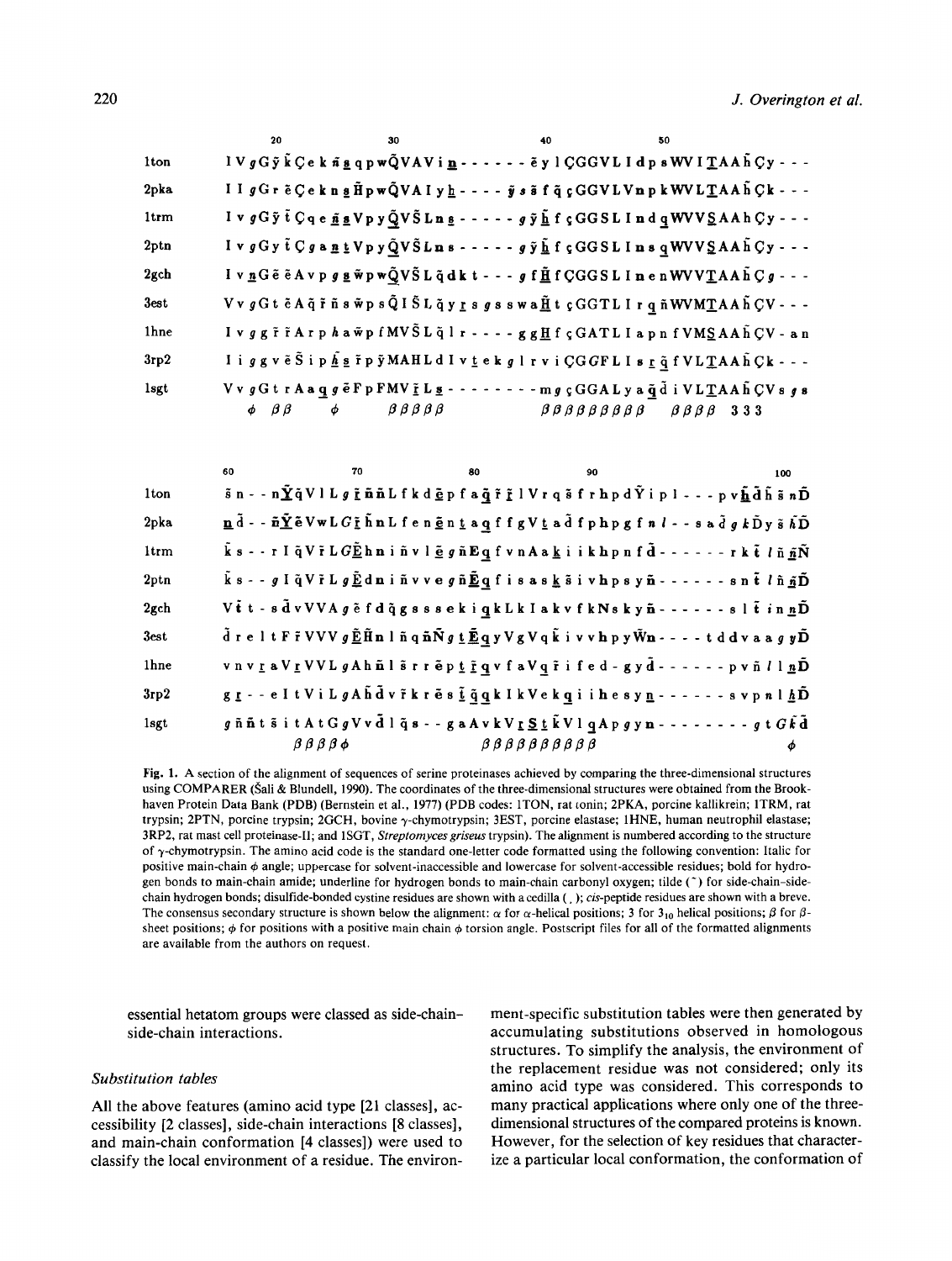both compared structures must be defined. Also, further subgroups of conformational classes in the nonhelical and strand regions can usefully be considered *(C.* Topham, A. McLeod, F. Eisenmenger, J.P. Overington, M.S. Johnson, & T.L. Blundell, unpubl. results).

To study the role of structural features in the conservation of amino acids, we have summed the substitution frequencies into selected marginal distributions, e.g., all the residues in a particular type of secondary structure irrespective of the accessibility and hydrogen bonding properties. It is convenient to display the data as **21** by **22** probability tables, where the values are the probability of observing each replacement amino acid type (row titles) given that a residue (column title) was in a particular environment in a homologous protein. The conservation probability  $(P_{\text{cons.}})$  is then the probability that a residue will not be substituted by any other residue type.

The summing of this table over all structural dimensions gives a substitution table independent of the environment, analogous to the substitution tables of Dayhoff et al. **(1983)** and others. Comparison of this global table to other established scoring matrices **(M.S.** Johnson & J.P. Overington, unpubl. results) shows that it is most similar to the Dayhoff and McLachlan (McLachlan, **1971)** matrices, both of which are likewise derived from analysis of naturally observed substitution frequencies.

The tables for main-chain residue classes are all well populated except for the positive  $\phi$  class, which is clas-The tables of naturally<br>The tables for<br>populated excep<br>Table 2. Substitute<br>A C E

sically disallowed for residues with side chains (Ramachandran & Sasisekharan, **1968).** Examination of the probability tables for  $\alpha$ - and  $\beta$ -classes (Tables 2, 3) shows that in general the  $\beta$ -class is more conserved than the  $\alpha$ class; to check that this was not an artifact of sample bias (the  $\alpha$ -families contributing heavily to the more distant pairwise comparisons), we examined families in which there are appreciable amounts of both  $\alpha$ - and  $\beta$ -secondary structure. In these cases, it is observed that the  $\alpha$ -regions are indeed less conserved than the  $\beta$ -regions, often by around **10-15%** in sequence identity levels. This is no doubt related to the greater fraction of residues buried in  $\beta$ -sheets than in  $\alpha$ -helices, reinforced by common supersecondary structure motifs where parallel  $\beta$ -sheets tend to form a buried core, packed between amphiphilic  $\alpha$ -helices.

It is for the accessible/inaccessible classes (Tables **4, 5;**  Kinemage **2)** that the largest differences in patterns of accepted mutations occur; for all residues a buried position is more conserved than a surface position, but not all residues are equal in their response to an inaccessible environment. The residues that undergo the largest increases in conservation (Fig. **2)** are generally polar, for example, aspartic acid and histidine. Buried hydrophobic amino acids show generally smaller increases in conservation, but the hydrophobic nature of the replacement residue is strongly conserved. However, there are a number of unexpected features of this comparison. The analogous

**Table 2.** *Substitution probability table for*  $\alpha$  *residues<sup>a</sup>* 

|  | D | $E =$ | $F =$ | G. | H I K L M N P O |                                                                                                                                   |  |                                                                                                                                     |  |  | R S T V W Y |  |
|--|---|-------|-------|----|-----------------|-----------------------------------------------------------------------------------------------------------------------------------|--|-------------------------------------------------------------------------------------------------------------------------------------|--|--|-------------|--|
|  |   |       |       |    |                 |                                                                                                                                   |  | A 0.355 0.007 0.090 0.100 0.050 0.177 0.037 0.077 0.096 0.056 0.081 0.103 0.106 0.090 0.088 0.163 0.120 0.098 0.065 0.036 0.252     |  |  |             |  |
|  |   |       |       |    |                 |                                                                                                                                   |  | $C$ 0.001 0.901 0.000 0.000 0.000 0.000 0.000 0.004 0.001 0.000 0.000 0.003 0.000 0.006 0.006 0.004 0.002 0.000 0.007 0.000 0.000   |  |  |             |  |
|  |   |       |       |    |                 |                                                                                                                                   |  | D 0.038 0.000 0.315 0.109 0.006 0.041 0.027 0.009 0.033 0.004 0.009 0.088 0.051 0.089 0.023 0.065 0.048 0.013 0.012 0.011 0.009     |  |  |             |  |
|  |   |       |       |    |                 |                                                                                                                                   |  | E 0.044 0.011 0.111 0.305 0.011 0.048 0.026 0.011 0.059 0.013 0.009 0.068 0.069 0.086 0.053 0.033 0.045 0.017 0.012 0.018 0.000     |  |  |             |  |
|  |   |       |       |    |                 |                                                                                                                                   |  | F 0.017 0.000 0.005 0.007 0.415 0.004 0.009 0.039 0.025 0.097 0.042 0.013 0.006 0.011 0.009 0.009 0.014 0.041 0.053 0.085 0.009     |  |  |             |  |
|  |   |       |       |    |                 |                                                                                                                                   |  | G 0.065 0.000 0.070 0.042 0.006 0.370 0.017 0.022 0.029 0.013 0.015 0.036 0.043 0.031 0.013 0.068 0.049 0.014 0.009 0.021 0.045     |  |  |             |  |
|  |   |       |       |    |                 |                                                                                                                                   |  | H 0.010 0.000 0.012 0.011 0.010 0.007 0.571 0.003 0.022 0.005 0.015 0.043 0.006 0.035 0.021 0.016 0.008 0.017 0.009 0.037 0.009     |  |  |             |  |
|  |   |       |       |    |                 |                                                                                                                                   |  | $1$ 0.029 0.014 0.009 0.008 0.048 0.021 0.004 0.325 0.017 0.076 0.107 0.018 0.007 0.007 0.015 0.014 0.033 0.112 0.016 0.030 0.018   |  |  |             |  |
|  |   |       |       |    |                 |                                                                                                                                   |  | K 0.053 0.007 0.044 0.081 0.020 0.041 0.044 0.026 0.336 0.029 0.059 0.073 0.045 0.094 0.163 0.041 0.054 0.026 0.041 0.028 0.036     |  |  |             |  |
|  |   |       |       |    |                 |                                                                                                                                   |  | L 0.038 0.000 0.006 0.018 0.210 0.019 0.004 0.139 0.033 0.415 0.225 0.033 0.016 0.041 0.028 0.029 0.026 0.133 0.037 0.037 0.036     |  |  |             |  |
|  |   |       |       |    |                 |                                                                                                                                   |  | M 0.013 0.000 0.004 0.003 0.016 0.007 0.000 0.043 0.014 0.053 0.197 0.010 0.000 0.018 0.004 0.003 0.010 0.018 0.021 0.021 0.018     |  |  |             |  |
|  |   |       |       |    |                 |                                                                                                                                   |  | N 0.031 0.007 0.057 0.035 0.010 0.026 0.054 0.012 0.034 0.012 0.013 0.195 0.015 0.066 0.026 0.037 0.046 0.012 0.002 0.048 0.000     |  |  |             |  |
|  |   |       |       |    |                 |                                                                                                                                   |  | P 0.022 0.000 0.036 0.035 0.005 0.026 0.011 0.009 0.020 0.006 0.000 0.013 0.424 0.013 0.016 0.039 0.011 0.009 0.002 0.000 0.000     |  |  |             |  |
|  |   |       |       |    |                 |                                                                                                                                   |  | 0.025 0.011 0.045 0.039 0.011 0.021 0.031 0.004 0.045 0.015 0.035 0.059 0.015 0.183 0.029 0.030 0.030 0.008 0.007 0.025 0.009       |  |  |             |  |
|  |   |       |       |    |                 |                                                                                                                                   |  | R 0.019 0.011 0.012 0.023 0.005 0.008 0.019 0.010 0.067 0.009 0.004 0.018 0.013 0.028 0.348 0.030 0.019 0.005 0.007 0.018 0.018     |  |  |             |  |
|  |   |       |       |    |                 |                                                                                                                                   |  | 5 0.086 0.021 0.075 0.047 0.012 0.079 0.033 0.020 0.041 0.020 0.009 0.089 0.082 0.069 0.063 0.264 0.096 0.028 0.005 0.020 0.054     |  |  |             |  |
|  |   |       |       |    |                 |                                                                                                                                   |  | T 0.043 0.007 0.039 0.033 0.020 0.038 0.014 0.026 0.032 0.015 0.026 0.057 0.028 0.046 0.035 0.065 0.266 0.037 0.016 0.034 0.000     |  |  |             |  |
|  |   |       |       |    |                 |                                                                                                                                   |  | V 0.055 0.000 0.018 0.021 0.069 0.022 0.044 0.178 0.025 0.111 0.016 0.018 0.025 0.017 0.015 0.029 0.060 0.350 0.012 0.043 0.162     |  |  |             |  |
|  |   |       |       |    |                 |                                                                                                                                   |  | W 0.009 0.000 0.003 0.004 0.022 0.004 0.007 0.006 0.012 0.006 0.020 0.001 0.001 0.006 0.004 0.002 0.007 0.003 0.588 0.064 0.000     |  |  |             |  |
|  |   |       |       |    |                 |                                                                                                                                   |  | Y 0.009 0.000 0.006 0.006 0.046 0.006 0.029 0.014 0.007 0.013 0.031 0.033 0.003 0.020 0.010 0.007 0.017 0.016 0.078 0.377 0.027     |  |  |             |  |
|  |   |       |       |    |                 |                                                                                                                                   |  | $J = 0.009$ 0.000 0.001 0.000 0.001 0.004 0.001 0.002 0.002 0.002 0.004 0.000 0.000 0.004 0.003 0.006 0.004 0.010 0.000 0.005 0.297 |  |  |             |  |
|  |   |       |       |    |                 | $-$ 0.028 0.004 0.041 0.074 0.010 0.029 0.017 0.022 0.050 0.031 0.033 0.031 0.045 0.039 0.028 0.047 0.034 0.032 0.002 0.021 0.000 |  |                                                                                                                                     |  |  |             |  |

<sup>a</sup> The standard one-letter amino acid code is used with the exception of C for cystine (the disulfide-bonded form) and J for cysteine (the free **thiol form). The values in the table give the probability of a substitution of a residue at the top of a column, by all other residues** or **at the site of an insertion/deletion; thus, the columns sum to 1** *.O.*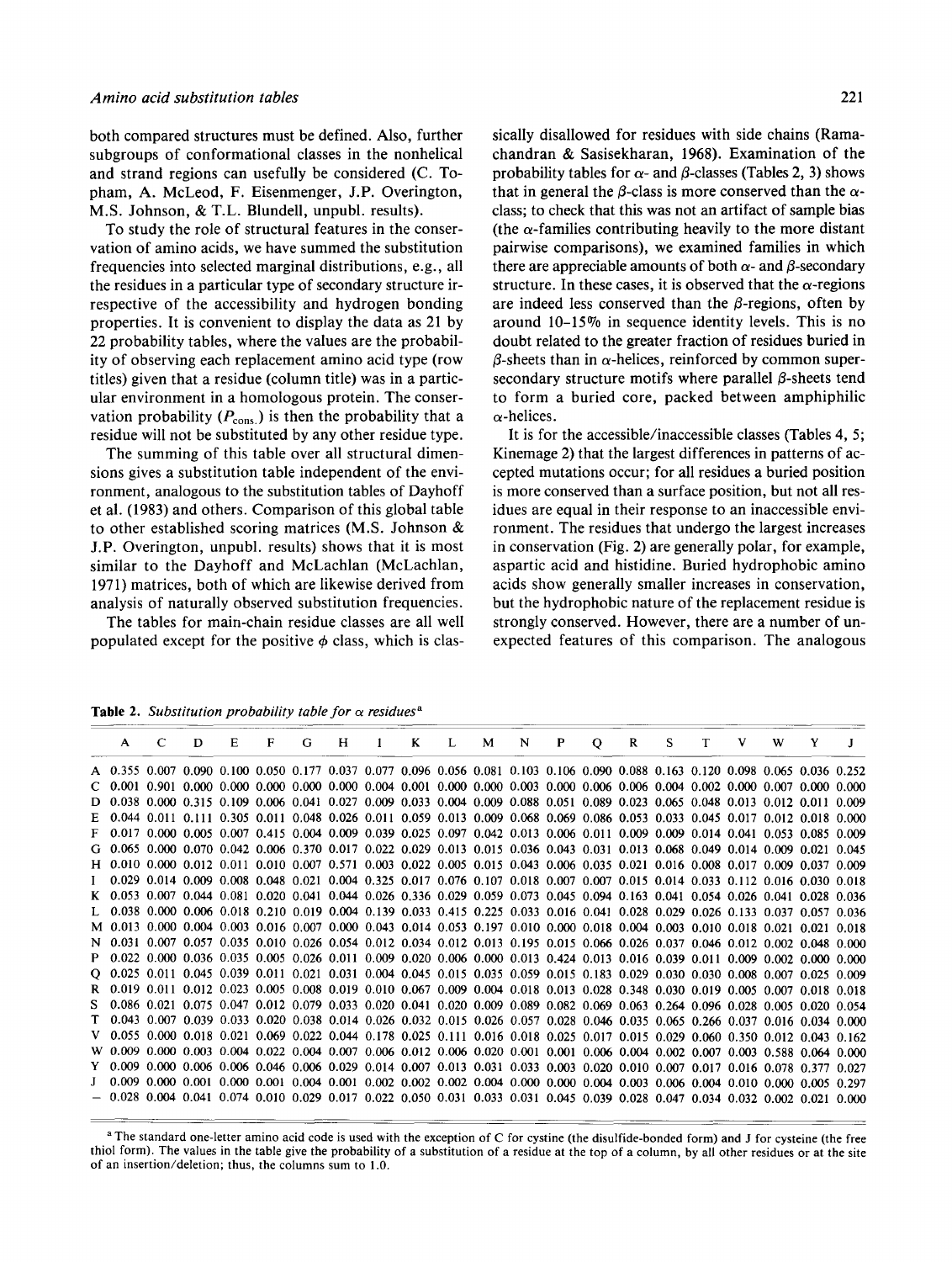**Table 3.** *Substitution probability table for*  $\beta$  *residues* 

|   |   |   | <b>Table 3.</b> Substitution probability table for $\beta$ residues                                                                                                     |              |   |   |   |                |   |   |              |         |              |    |   |   |   |  |
|---|---|---|-------------------------------------------------------------------------------------------------------------------------------------------------------------------------|--------------|---|---|---|----------------|---|---|--------------|---------|--------------|----|---|---|---|--|
| A | C | D | E                                                                                                                                                                       | $\mathbf{F}$ | G | H | K | $\mathbf{I}$ . | M | N | $\mathbf{P}$ | $\circ$ | $\mathbf{R}$ | S. | T | V | W |  |
|   |   |   | A 0.275 0.000 0.025 0.047 0.023 0.086 0.007 0.029 0.036 0.031 0.074 0.041 0.035 0.050 0.050 0.057 0.055 0.065 0.014 0.031 0.080                                         |              |   |   |   |                |   |   |              |         |              |    |   |   |   |  |
|   |   |   | $C$ 0.000 0.910 0.000 0.016 0.014 0.000 0.000 0.003 0.008 0.000 0.000 0.000 0.000 0.008 0.015 0.002 0.001 0.000 0.000 0.000 0.020                                       |              |   |   |   |                |   |   |              |         |              |    |   |   |   |  |
|   |   |   | 0.008 0.000 0.350 0.059 0.008 0.011 0.014 0.017 0.018 0.006 0.000 0.095 0.040 0.020 0.010 0.026 0.020 0.013 0.006 0.012 0.000                                           |              |   |   |   |                |   |   |              |         |              |    |   |   |   |  |
|   |   |   | 0.018 0.016 0.054 0.192 0.004 0.015 0.021 0.012 0.071 0.009 0.037 0.039 0.028 0.056 0.053 0.018 0.036 0.018 0.002 0.015 0.000                                           |              |   |   |   |                |   |   |              |         |              |    |   |   |   |  |
|   |   |   | $0.020$ $0.022$ $0.013$ $0.005$ $0.398$ $0.008$ $0.021$ $0.049$ $0.017$ $0.046$ $0.023$ $0.006$ $0.012$ $0.006$ $0.015$ $0.020$ $0.012$ $0.021$ $0.071$ $0.096$ $0.020$ |              |   |   |   |                |   |   |              |         |              |    |   |   |   |  |
|   |   |   | $0.092$ 0.000 0.021 0.033 0.015 0.623 0.007 0.016 0.018 0.016 0.042 0.019 0.017 0.033 0.017 0.036 0.028 0.013 0.049 0.021 0.020                                         |              |   |   |   |                |   |   |              |         |              |    |   |   |   |  |
|   |   |   | H 0.003 0.000 0.006 0.010 0.008 0.002 0.332 0.006 0.022 0.004 0.000 0.035 0.014 0.021 0.023 0.009 0.010 0.009 0.000 0.008 0.020                                         |              |   |   |   |                |   |   |              |         |              |    |   |   |   |  |
|   |   |   | $0.040$ $0.010$ $0.044$ $0.021$ $0.089$ $0.020$ $0.017$ $0.358$ $0.022$ $0.105$ $0.077$ $0.025$ $0.012$ $0.016$ $0.015$ $0.021$ $0.026$ $0.119$ $0.041$ $0.034$ $0.020$ |              |   |   |   |                |   |   |              |         |              |    |   |   |   |  |
|   |   |   | K 0.024 0.011 0.021 0.099 0.015 0.007 0.070 0.013 0.299 0.017 0.012 0.060 0.052 0.060 0.139 0.026 0.051 0.010 0.004 0.017 0.040                                         |              |   |   |   |                |   |   |              |         |              |    |   |   |   |  |
|   |   |   | L 0.057 0.000 0.027 0.031 0.111 0.023 0.031 0.143 0.051 0.459 0.169 0.031 0.038 0.026 0.031 0.025 0.028 0.119 0.096 0.044 0.060                                         |              |   |   |   |                |   |   |              |         |              |    |   |   |   |  |
|   |   |   | M 0.026 0.000 0.006 0.021 0.011 0.013 0.021 0.021 0.007 0.031 0.244 0.010 0.002 0.031 0.002 0.007 0.013 0.019 0.006 0.006 0.000                                         |              |   |   |   |                |   |   |              |         |              |    |   |   |   |  |
|   |   |   | N 0.016 0.000 0.092 0.044 0.003 0.018 0.073 0.008 0.038 0.008 0.019 0.261 0.026 0.016 0.011 0.036 0.032 0.004 0.012 0.017 0.000                                         |              |   |   |   |                |   |   |              |         |              |    |   |   |   |  |
|   |   |   | $0.014$ 0.000 0.027 0.020 0.001 0.005 0.021 0.007 0.029 0.019 0.002 0.017 0.504 0.011 0.023 0.010 0.021 0.009 0.018 0.003 0.000                                         |              |   |   |   |                |   |   |              |         |              |    |   |   |   |  |
|   |   |   | 0.038 0.014 0.033 0.098 0.006 0.020 0.073 0.008 0.071 0.014 0.077 0.037 0.019 0.414 0.118 0.025 0.045 0.015 0.002 0.013 0.000                                           |              |   |   |   |                |   |   |              |         |              |    |   |   |   |  |
|   |   |   | $0.022$ 0.011 0.006 0.042 0.007 0.010 0.038 0.008 0.079 0.008 0.002 0.012 0.031 0.055 0.214 0.015 0.027 0.010 0.014 0.017 0.000                                         |              |   |   |   |                |   |   |              |         |              |    |   |   |   |  |
|   |   |   | $0.078$ 0.003 0.085 0.041 0.029 0.056 0.052 0.024 0.048 0.022 0.030 0.112 0.040 0.042 0.065 0.403 0.140 0.028 0.014 0.040 0.040                                         |              |   |   |   |                |   |   |              |         |              |    |   |   |   |  |
|   |   |   | 0.081 0.002 0.075 0.111 0.021 0.037 0.052 0.027 0.095 0.022 0.049 0.110 0.073 0.078 0.092 0.153 0.363 0.044 0.008 0.037 0.020                                           |              |   |   |   |                |   |   |              |         |              |    |   |   |   |  |
|   |   |   | V 0.141 0.000 0.058 0.065 0.074 0.027 0.070 0.202 0.034 0.145 0.123 0.019 0.033 0.039 0.046 0.043 0.062 0.446 0.027 0.059 0.040                                         |              |   |   |   |                |   |   |              |         |              |    |   |   |   |  |
|   |   |   | W 0.005 0.000 0.008 0.002 0.048 0.000 0.000 0.013 0.001 0.019 0.005 0.015 0.012 0.001 0.013 0.003 0.002 0.005 0.559 0.017 0.000                                         |              |   |   |   |                |   |   |              |         |              |    |   |   |   |  |
|   |   |   | Y 0.026 0.000 0.027 0.037 0.112 0.011 0.049 0.024 0.020 0.018 0.014 0.033 0.005 0.013 0.032 0.026 0.022 0.023 0.051 0.505 0.000                                         |              |   |   |   |                |   |   |              |         |              |    |   |   |   |  |
|   |   |   | $-0.003$ 0.002 0.000 0.000 0.001 0.001 0.007 0.001 0.003 0.001 0.000 0.000 0.000 0.000 0.000 0.002 0.001 0.001 0.000 0.000 0.620                                        |              |   |   |   |                |   |   |              |         |              |    |   |   |   |  |
|   |   |   | $-$ 0.012 0.000 0.021 0.007 0.002 0.006 0.021 0.012 0.013 0.004 0.002 0.021 0.007 0.008 0.015 0.038 0.007 0.009 0.004 0.009 0.000                                       |              |   |   |   |                |   |   |              |         |              |    |   |   |   |  |

mine are opposite in their behavior; buried aspartic acid glutamic acids, and **377** for buried asparagines (full data residues are highly conserved, whereas the increase in are available in the supplementary material). Proline resconservation for asparagine is far less marked. The trend idues are highly conserved when buried; to replace a burfor the glutamyl pair is puzzlingly reversed. These con- ied proline by any other residue, a hydrogen bond must clusions are based on **564** substitutions for buried aspartic be made to the newly exposed amide proton. Glycine sim-

pairs aspartic acid/asparagine and glutamic acid/gluta- acid residues, **329** for buried asparagines, **189** for buried

**Table 4.** *Substitution table for accessible residues* 

| Table 4. Substitution table for accessible residues                                                                               |    |     |  |  |  |  |  |  |  |                                     |  |  |
|-----------------------------------------------------------------------------------------------------------------------------------|----|-----|--|--|--|--|--|--|--|-------------------------------------|--|--|
| $A \quad$                                                                                                                         | C. | D — |  |  |  |  |  |  |  | E F G H I K L M N P Q R S T V W Y J |  |  |
| A 0.224 0.013 0.055 0.068 0.031 0.067 0.048 0.053 0.068 0.050 0.087 0.059 0.067 0.073 0.062 0.074 0.059 0.079 0.033 0.035 0.121   |    |     |  |  |  |  |  |  |  |                                     |  |  |
| $C$ 0.002 0.739 0.001 0.006 0.012 0.000 0.001 0.004 0.003 0.000 0.000 0.001 0.001 0.005 0.008 0.001 0.001 0.000 0.001 0.000 0.008 |    |     |  |  |  |  |  |  |  |                                     |  |  |
| D 0.044 0.007 0.284 0.091 0.016 0.041 0.056 0.033 0.034 0.012 0.022 0.094 0.047 0.052 0.025 0.054 0.044 0.025 0.014 0.023 0.030   |    |     |  |  |  |  |  |  |  |                                     |  |  |
| E 0.052 0.029 0.079 0.251 0.016 0.028 0.026 0.026 0.053 0.019 0.031 0.038 0.037 0.071 0.049 0.031 0.044 0.034 0.010 0.027 0.008   |    |     |  |  |  |  |  |  |  |                                     |  |  |
| F 0.010 0.029 0.006 0.008 0.291 0.004 0.023 0.046 0.011 0.047 0.032 0.012 0.006 0.010 0.009 0.011 0.013 0.018 0.093 0.073 0.000   |    |     |  |  |  |  |  |  |  |                                     |  |  |
| G 0.079 0.000 0.066 0.047 0.020 0.455 0.042 0.024 0.033 0.028 0.039 0.073 0.054 0.054 0.040 0.064 0.037 0.039 0.041 0.036 0.038   |    |     |  |  |  |  |  |  |  |                                     |  |  |
| H 0.013 0.003 0.021 0.011 0.024 0.010 0.284 0.008 0.021 0.011 0.020 0.035 0.008 0.020 0.023 0.013 0.012 0.020 0.014 0.025 0.023   |    |     |  |  |  |  |  |  |  |                                     |  |  |
| 1 0.014 0.016 0.017 0.014 0.058 0.006 0.010 0.235 0.015 0.050 0.048 0.018 0.009 0.009 0.015 0.014 0.023 0.075 0.015 0.030 0.008   |    |     |  |  |  |  |  |  |  |                                     |  |  |
| K 0.062 0.007 0.039 0.072 0.032 0.027 0.068 0.039 0.294 0.050 0.077 0.055 0.045 0.077 0.122 0.043 0.059 0.044 0.037 0.035 0.053   |    |     |  |  |  |  |  |  |  |                                     |  |  |
| L 0.028 0.000 0.010 0.017 0.097 0.013 0.024 0.094 0.035 0.311 0.141 0.030 0.030 0.028 0.027 0.019 0.029 0.073 0.064 0.033 0.015   |    |     |  |  |  |  |  |  |  |                                     |  |  |
| M 0.010 0.000 0.003 0.005 0.015 0.005 0.005 0.020 0.011 0.030 0.167 0.004 0.003 0.017 0.005 0.003 0.007 0.013 0.004 0.008 0.015   |    |     |  |  |  |  |  |  |  |                                     |  |  |
| N 0.041 0.007 0.080 0.041 0.022 0.044 0.087 0.031 0.042 0.035 0.024 0.239 0.019 0.040 0.031 0.050 0.051 0.021 0.008 0.036 0.030   |    |     |  |  |  |  |  |  |  |                                     |  |  |
| P 0.053 0.000 0.039 0.036 0.006 0.027 0.018 0.017 0.034 0.036 0.014 0.018 0.412 0.021 0.026 0.037 0.031 0.019 0.018 0.008 0.015   |    |     |  |  |  |  |  |  |  |                                     |  |  |
| 0.040 0.013 0.038 0.060 0.018 0.025 0.042 0.017 0.046 0.026 0.075 0.032 0.019 0.231 0.056 0.032 0.042 0.036 0.007 0.015 0.023     |    |     |  |  |  |  |  |  |  |                                     |  |  |
| R 0.025 0.023 0.015 0.031 0.010 0.017 0.033 0.017 0.062 0.019 0.015 0.022 0.018 0.047 0.248 0.026 0.028 0.022 0.022 0.023 0.000   |    |     |  |  |  |  |  |  |  |                                     |  |  |
| S 0.100 0.013 0.088 0.059 0.044 0.073 0.057 0.051 0.062 0.043 0.026 0.096 0.070 0.072 0.079 0.290 0.138 0.057 0.025 0.059 0.053   |    |     |  |  |  |  |  |  |  |                                     |  |  |
| T 0.054 0.010 0.049 0.058 0.042 0.029 0.037 0.059 0.058 0.039 0.049 0.068 0.042 0.066 0.053 0.099 0.266 0.061 0.021 0.041 0.015   |    |     |  |  |  |  |  |  |  |                                     |  |  |
| V 0.041 0.000 0.021 0.033 0.040 0.020 0.038 0.148 0.031 0.077 0.051 0.018 0.020 0.043 0.033 0.028 0.044 0.269 0.023 0.049 0.091   |    |     |  |  |  |  |  |  |  |                                     |  |  |
| W 0.005 0.000 0.002 0.002 0.049 0.006 0.006 0.009 0.006 0.017 0.005 0.003 0.004 0.003 0.008 0.003 0.004 0.003 0.421 0.038 0.000   |    |     |  |  |  |  |  |  |  |                                     |  |  |
| Y 0.014 0.000 0.013 0.018 0.111 0.012 0.034 0.028 0.017 0.023 0.026 0.023 0.005 0.012 0.024 0.018 0.019 0.028 0.109 0.355 0.023   |    |     |  |  |  |  |  |  |  |                                     |  |  |
| J 0.002 0.000 0.001 0.000 0.001 0.002 0.002 0.001 0.002 0.001 0.003 0.001 0.001 0.001 0.001 0.002 0.001 0.007 0.000 0.001 0.341   |    |     |  |  |  |  |  |  |  |                                     |  |  |
| $-0.086$ 0.092 0.072 0.072 0.045 0.089 0.060 0.043 0.061 0.075 0.048 0.061 0.083 0.050 0.056 0.087 0.050 0.057 0.021 0.048 0.091  |    |     |  |  |  |  |  |  |  |                                     |  |  |
|                                                                                                                                   |    |     |  |  |  |  |  |  |  |                                     |  |  |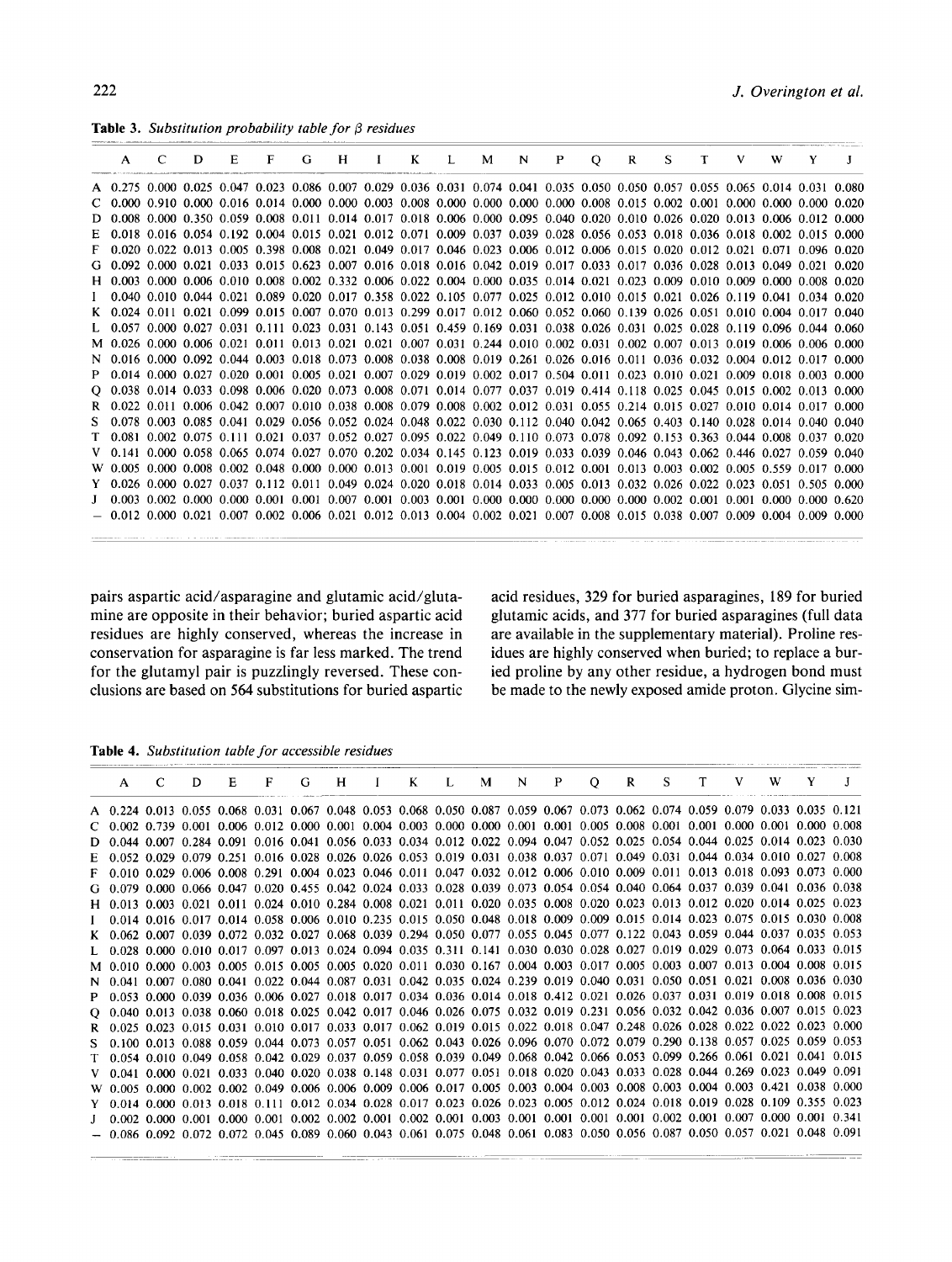**Table 5.** *Substitution probability table for inaccessible residues* 

|  | A C D |  | $E \t F$                                                                                                                          | G H I K L M N P Q R S T V W Y J |  |  |  |  |  |  |  |
|--|-------|--|-----------------------------------------------------------------------------------------------------------------------------------|---------------------------------|--|--|--|--|--|--|--|
|  |       |  | A 0.426 0.022 0.025 0.095 0.036 0.075 0.009 0.039 0.000 0.029 0.061 0.036 0.041 0.053 0.015 0.149 0.103 0.071 0.020 0.032 0.112   |                                 |  |  |  |  |  |  |  |
|  |       |  | $C$ 0.007 0.879 0.000 0.000 0.005 0.000 0.000 0.003 0.000 0.001 0.000 0.000 0.000 0.000 0.000 0.008 0.004 0.000 0.003 0.001 0.004 |                                 |  |  |  |  |  |  |  |
|  |       |  | D 0.012 0.000 0.775 0.042 0.002 0.008 0.004 0.007 0.000 0.002 0.001 0.112 0.004 0.011 0.000 0.016 0.005 0.005 0.000 0.006 0.000   |                                 |  |  |  |  |  |  |  |
|  |       |  | E 0.007 0.009 0.011 0.460 0.004 0.008 0.000 0.005 0.000 0.003 0.009 0.036 0.000 0.064 0.015 0.009 0.001 0.006 0.000 0.001 0.000   |                                 |  |  |  |  |  |  |  |
|  |       |  | F 0.022 0.014 0.004 0.011 0.493 0.006 0.015 0.045 0.000 0.075 0.036 0.006 0.016 0.005 0.000 0.012 0.013 0.033 0.058 0.143 0.017   |                                 |  |  |  |  |  |  |  |
|  |       |  | G 0.070 0.000 0.016 0.037 0.006 0.732 0.000 0.013 0.000 0.007 0.015 0.009 0.004 0.013 0.023 0.064 0.032 0.008 0.005 0.004 0.043   |                                 |  |  |  |  |  |  |  |
|  |       |  | H 0.005 0.000 0.002 0.000 0.003 0.003 0.705 0.003 0.029 0.003 0.006 0.058 0.000 0.061 0.008 0.008 0.001 0.006 0.005 0.014 0.000   |                                 |  |  |  |  |  |  |  |
|  |       |  | 1 0.043 0.007 0.009 0.032 0.061 0.017 0.009 0.402 0.029 0.110 0.096 0.015 0.018 0.008 0.008 0.013 0.036 0.135 0.043 0.038 0.017   |                                 |  |  |  |  |  |  |  |
|  |       |  | K 0.014 0.010 0.000 0.005 0.002 0.004 0.002 0.003 0.412 0.003 0.004 0.021 0.014 0.008 0.145 0.013 0.007 0.004 0.000 0.006 0.004   |                                 |  |  |  |  |  |  |  |
|  |       |  | L 0.048 0.005 0.005 0.037 0.162 0.015 0.022 0.163 0.015 0.524 0.250 0.033 0.031 0.032 0.038 0.027 0.022 0.130 0.048 0.052 0.030   |                                 |  |  |  |  |  |  |  |
|  |       |  | M 0.019 0.000 0.004 0.037 0.014 0.004 0.019 0.027 0.000 0.048 0.262 0.027 0.000 0.072 0.000 0.009 0.018 0.020 0.014 0.017 0.009   |                                 |  |  |  |  |  |  |  |
|  |       |  | N 0.011 0.000 0.071 0.011 0.005 0.007 0.028 0.006 0.000 0.002 0.013 0.398 0.007 0.005 0.008 0.035 0.012 0.003 0.006 0.009 0.009   |                                 |  |  |  |  |  |  |  |
|  |       |  | P 0.014 0.002 0.005 0.000 0.011 0.013 0.004 0.005 0.000 0.002 0.000 0.015 0.764 0.008 0.008 0.005 0.012 0.007 0.000 0.001 0.000   |                                 |  |  |  |  |  |  |  |
|  |       |  | $Q$ 0.017 0.009 0.002 0.101 0.002 0.009 0.039 0.001 0.088 0.003 0.039 0.018 0.000 0.560 0.122 0.008 0.001 0.007 0.006 0.005 0.004 |                                 |  |  |  |  |  |  |  |
|  |       |  | R 0.013 0.009 0.000 0.058 0.003 0.004 0.015 0.004 0.294 0.003 0.001 0.000 0.002 0.040 0.588 0.013 0.002 0.004 0.003 0.007 0.009   |                                 |  |  |  |  |  |  |  |
|  |       |  | \$ 0.074 0.010 0.023 0.016 0.011 0.039 0.017 0.009 0.015 0.007 0.016 0.103 0.020 0.013 0.000 0.450 0.111 0.017 0.005 0.004 0.052  |                                 |  |  |  |  |  |  |  |
|  |       |  | T 0.044 0.006 0.012 0.000 0.006 0.018 0.006 0.015 0.015 0.009 0.025 0.024 0.025 0.005 0.008 0.081 0.504 0.025 0.002 0.005 0.034   |                                 |  |  |  |  |  |  |  |
|  |       |  | V 0.116 0.001 0.012 0.053 0.073 0.015 0.054 0.205 0.000 0.134 0.118 0.033 0.031 0.027 0.015 0.043 0.079 0.476 0.014 0.047 0.082   |                                 |  |  |  |  |  |  |  |
|  |       |  | W 0.006 0.003 0.007 0.000 0.024 0.001 0.011 0.011 0.000 0.009 0.013 0.003 0.000 0.005 0.000 0.003 0.001 0.005 0.731 0.031 0.000   |                                 |  |  |  |  |  |  |  |
|  |       |  | Y 0.015 0.001 0.005 0.000 0.071 0.006 0.034 0.021 0.029 0.013 0.023 0.024 0.007 0.008 0.000 0.014 0.012 0.017 0.037 0.561 0.009   |                                 |  |  |  |  |  |  |  |
|  |       |  | J 0.013 0.002 0.000 0.000 0.002 0.002 0.000 0.002 0.000 0.002 0.003 0.006 0.000 0.003 0.000 0.008 0.007 0.003 0.000 0.004 0.547   |                                 |  |  |  |  |  |  |  |
|  |       |  | $-$ 0.006 0.010 0.012 0.005 0.007 0.013 0.006 0.011 0.074 0.010 0.009 0.018 0.016 0.000 0.000 0.011 0.018 0.016 0.002 0.012 0.017 |                                 |  |  |  |  |  |  |  |

ilarly undergoes a large change in conservation when buried; the most conserved glycine residues tend to be those that are both buried and in the unusual  $+\phi$  conformation.

#### **Applications of substitution pattern data**

### *Tertiary templates and the inverse folding problem*

Given at least one three-dimensional structure one can estimate the frequency of occurrence of each amino acid for each position in a fold, as suggested by Overington et al. (1990). In this way we can construct a simple



Fig. 2. Comparison of conservation probabilities  $(P_{\text{cons.}})$  for surface (circle) and buried (open square) positions. The standard one-letter amino acid code is used with the exception of C for cystine and J for cysteine.

sequence template for a tertiary structure, a tertiary template. For an alternative definition see Ponder and Richards (1987).

Figure 3 shows the sequence variability expected on the basis of the three-dimensional structure for 15 residues from the C-terminus of the *G* helix of the globin terminus erythrocruorin (IECD) (Steigemann & Weber, 1979). The residues at positions 97, 100, 103, and 104 are buried (the classic *i*,  $i + 3$ ,  $i + 4$  spacing for an  $\alpha$ -helix). As can be seen, the residues that are most conserved in this region are the nonpolar residues making up the buried face of this amphipathic helix. It is these residues that are of the greatest utility in data-base searching and alignment studies.

Figure 4A shows a conventional search for sequences related to lECD, whereas Figure **4B** shows the same search using the environmental-specific tables for scoring. As can be seen, the profiling method is more discriminating in the identification of true globin sequences. The standard jumbling test for significance in alignment studies can be further enhanced using the expected patterns for residue variance (M.S. Johnson & J.P. Overington, unpubl. results). A related procedure has been proposed by Eisenberg and coworkers (Bowie et al., 1991; Liitthy et al., 1991).

These procedures represent an approach to identifying the sequences that are compatible with a fold (Ponder & Richards, 1987), generally termed the "inverse protein folding problem." The tertiary templates can be used to search the data base of sequences for other sequences that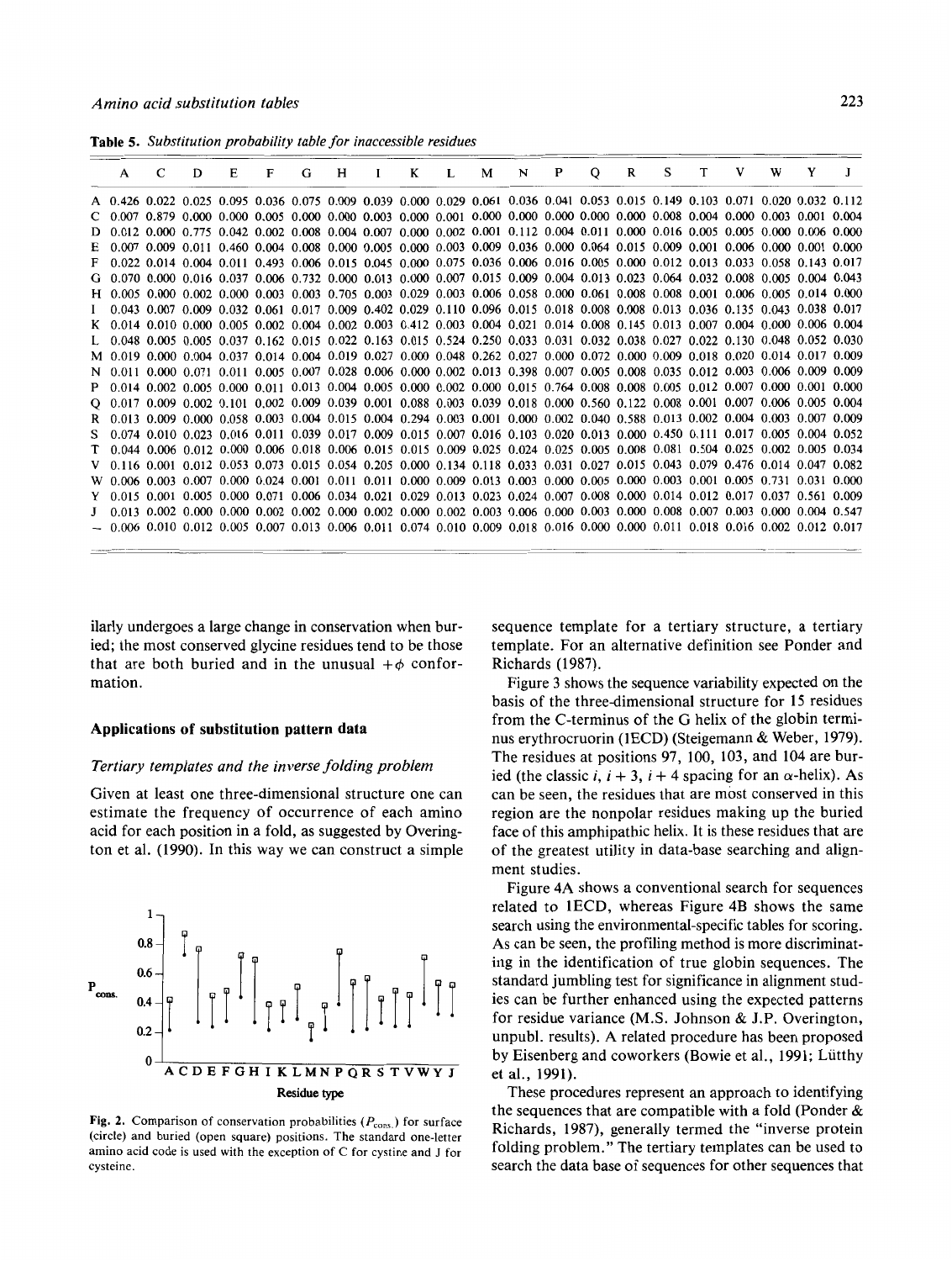

Fig. 3. Example of environment-specific scores used in template generation. A: The sequence and local structural restraints for part of the Chironomus thummi thummi globin structure (PDB data set 1ECD) (Steigemann & Weber, 1979). Buried positions are emphasized by bullets underneath the sequence. The extent of the  $\alpha$ -helix (defined using the DSSP program of Kabsch & Sander [1983]) is also shown. Numbering is as in the PCB data set 1ECD. B: The predicted substitution patterns for residues in the observed environmental class.

are likely to adopt the same fold. This approach should allow a large proportion of new sequences to be associated with known folds, even though overall sequence similarities for pairs of sequences may not be statistically significant indicators of homology.

Another problem, which involves relating a sequence to a three-dimensional fold, is to test if a protein is correctly folded. Such tests will be very important for protein structure prediction in the future. It is well documented that potential energy-based methods are poor discriminators between correctly folded and misfolded protein structures (Novotny et al., 1984). More successful attempts to identify correctly folded proteins have included analysis and comparison of structural features such as the ratio of buried polar and surface nonpolar atoms (Baumann et al., 1989, Novotny et al., 1988). In our approach we test whether the pattern of residue variation observed

in homologous sequences is consistent with the fold predicted in the modeling (Overington et al., 1990; C. Topham, A. McLeod, F. Eisenmenger, J.P. Overington, M.S. Johnson, & T.L. Blundell, unpubl. results).

# **Prediction**

A single sequence is often used to predict the secondary and/or the tertiary structure of a protein of interest. Because the general fold of a protein family is conserved, the use of aligned homologous sequences can result in more accurate consensus predictions. We have attempted to use our substitution data in an alternative way to predict secondary structure from aligned homologous proteins.

The patterns of sequence variation are clearly dependent on the physical environment of a residue in the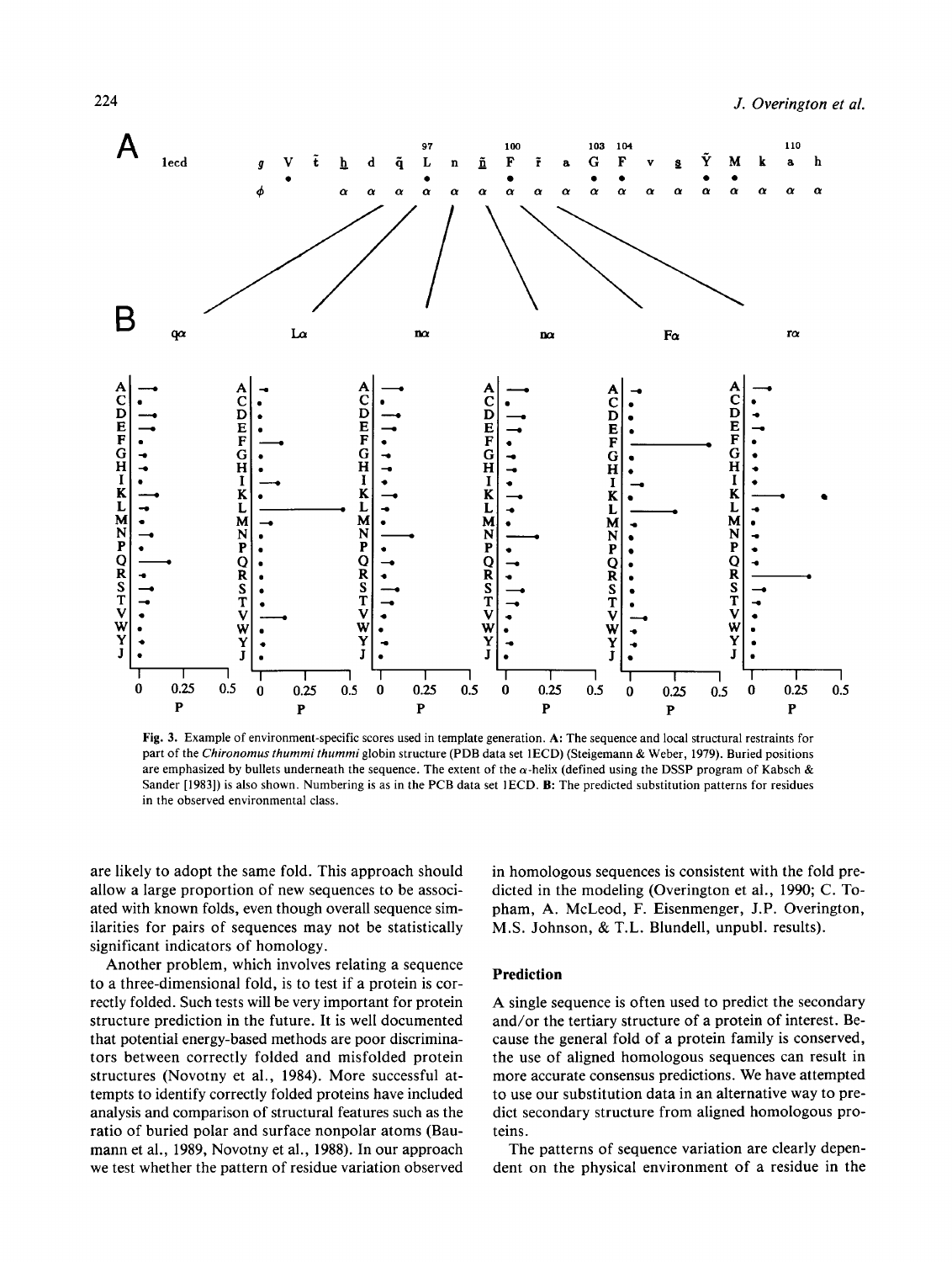

Fig. 4. Comparison of sequence-based and template-based data-base searching. A: The results of a search of the PIR data base using the sequence of Chironomus thummi thummi erythrocrourin (an atypical globin) as a probe and the Dayhoff 250PAM matrix to score residue comparisons. The dots represent nonglobin sequences, and the squares represent globin sequences. The vertical axis is the number of observed comparisons with a given alignment score (shown on the horizontal axis). As is apparent, many globins are within the region of nonglobin sequences. B: The same search but with environment-specific substitution patterns used for the residue scoring. The environment at each position was classified into one of eight classes (four for secondary structure and two for accessibility). Position-dependent substitution profiles were then used to scan the data base. As can be seen, the globins are more clearly differentiated from the nonglobins using the position-dependent scoring scheme. Most of the globin sequences that are within the cluster of nonglobins are partial sequences, and so scoring and assessment are more difficult.



Fig. 5. Prediction of  $\alpha$ -helical segments in an alignment of homeodomain sequences using Fourier analysis of substitution patterns. Underneath the alignment is shown the extents of the helical segments found by X-ray crystallography (Kissinger et al., 1990).